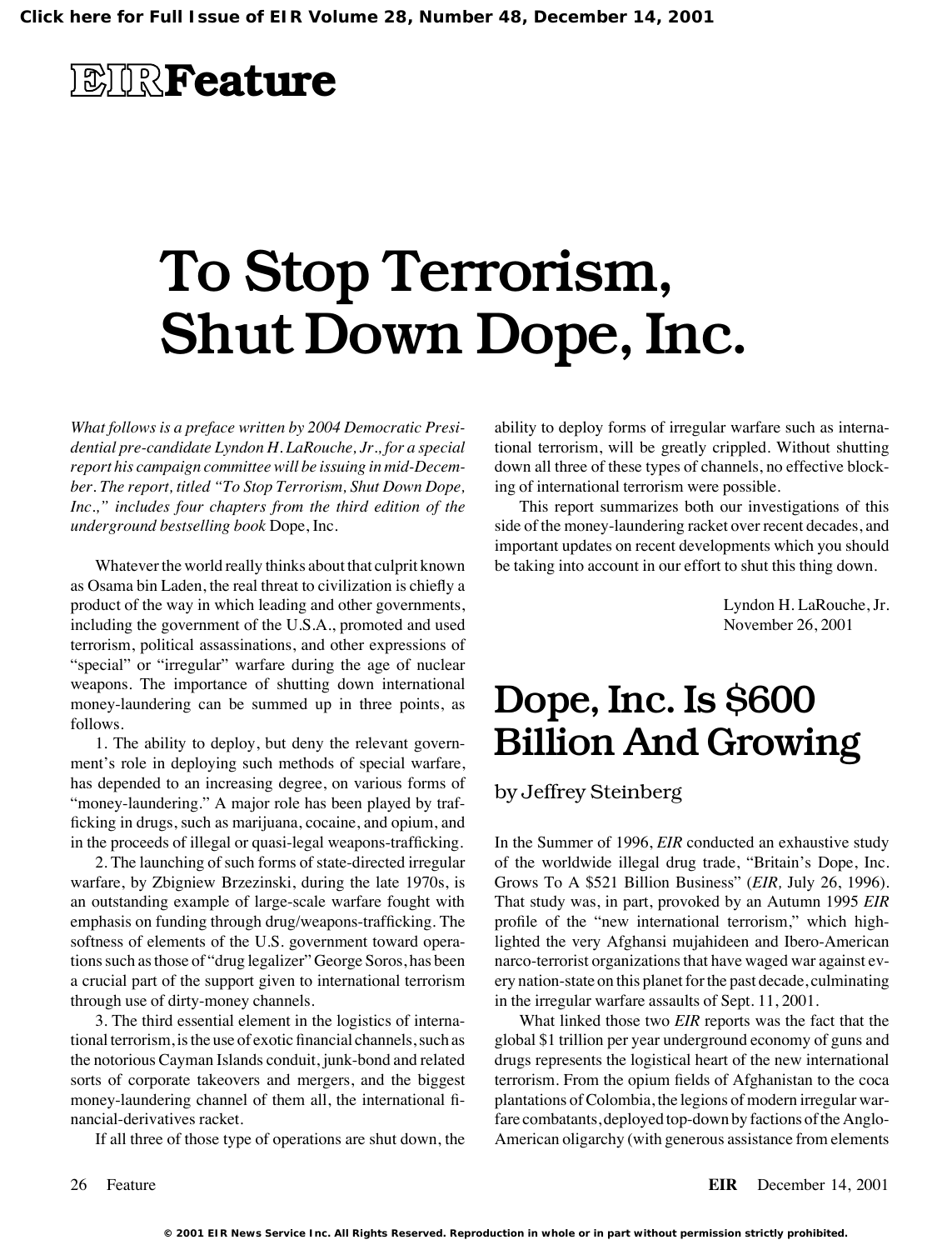

*Richard Grasso, chairman of the New York Stock Exchange, embraces Colombian narco-* States and several Ibero-American na*terrorist Raúl Reyes, head of the FARC, during a June 1999 visit to the jungles of Colombia. Wall Street banks launder hundreds of billions of dollars in illegal drug money* a highly accurate summary profile of the *every year—and now, they want to make it legal.* status of Dope, Inc. at the dawn of the

within the Israeli military and intelligence structures), survive **A Paradox**

the world, led by the United States and Russia, must undertake *EIR* review of U.S. government data, including the "National a no-holds-barred assault on the underground economy of Drug Threat Assessment 2001" report, produced in October illegal drugs and weapons—what *EIR* first labeled "Dope, 2000 by the National Drug Intelligence Center (NDIC), con-Inc." back in 1979. The black market in guns and drugs is the firms that Dope, Inc. now represents an annual cash flow of "Achilles' heel" of the modern irregular warfare apparatus. well over \$600 billion. This is an extremely conservative Take out that infrastructure, and the capacity of this network estimate. More precise figures, which we are not prepared to to conduct their warfare is destabilized, decisively. state at this time, are likely significantly higher.

terrorists "a man Wall Street can do business with." Alberto Fujimori, cut coca production by 62%.

faced about the FARC's far-flung drug operations, including ing the Medellín and Cali cartels as the country's leading a multibillion-dollar-a-year guns-for-drugs alliance with the cocaine-trafficking organization, Colombia's coca produc-Mexican Arellano Félix drug cartel, the biggest and most tion shot up by 126%. Colombia also emerged as an opiummurderous drug gang in that country. **producing and heroin-processing country**, which now pro-

of London commercial banks launder hundreds of billions of streets of North America. Colombian anti-narcotics officials dollars in illegal drug money every year *as a matter of policy.* who recently visited Washington reported, during a behind-U.S. intelligence officials privately acknowledge that all of closed-doors briefing, that the opium fields and heroin labora-

or fall, on the strength of the "logistics in depth" of the under- The 1996 *EIR* study concluded that Dope, Inc. had grown ground economy of illegal weapons and drugs. to a \$521 billion a year illegal business—nearly doubling To defeat international terrorism today, governments of from the \$259 billion annual revenue of 1985. The recent

This means, above all else, that the "Grasso Factor" can At the same time, it is important to report a significant, no longer be tolerated, if the world is to survive the drive for seemingly paradoxical phenomenon. According to the March a global "clash of civilizations" aimed at spreading war and 2000 "International Narcotics Control Strategy Report," the chaos across the entire Eurasian land-mass. The "Grasso Fac- annual State Department study of the world underground nartor" refers to the infamous visit that the chairman of the New cotics economy, both opium and coca production *declined* York Stock Exchange, Richard Grasso, paid to the Colombian during 1995-99. The declines were very specific: Bolivia and jungles, in June 1999, where he embraced a top leader of Peru carried out intensive campaigns to eradicate coca prothe Revolutionary Armed Forces of Colombia (FARC), Raul duction. Over that five-year period, Bolivian coca production Reyes, and pronounced one of the world's leading narco- fell by a staggering 71%, and Peru, under the Presidency of

Since the Grasso visit, new damning evidence has sur- During the same time frame, as the FARC was supplant-It is now an open secret that the major Wall Street and City vides a substantial portion of the high-grade heroin sold on the

the major New York commercial banks have emissaries in Colombia, Peru, Paraguay, and the other targets of Dope, Inc., soliciting the narco-traffickers' business. There is a fierce competition for narco-dollars—one of the biggest sources of cash flow in the world today, at a moment when the global financial system is on the verge of total collapse.

The pace at which the global financial and irregular warfare crises are unfolding, did not permit the *EIR* team to undertake the same painstaking study of the present world illegal drug trade that we conducted in 1996. However, *EIR* editors have reviewed some of the critical data, and have interviewed senior anti-drug officials from the United new millennium.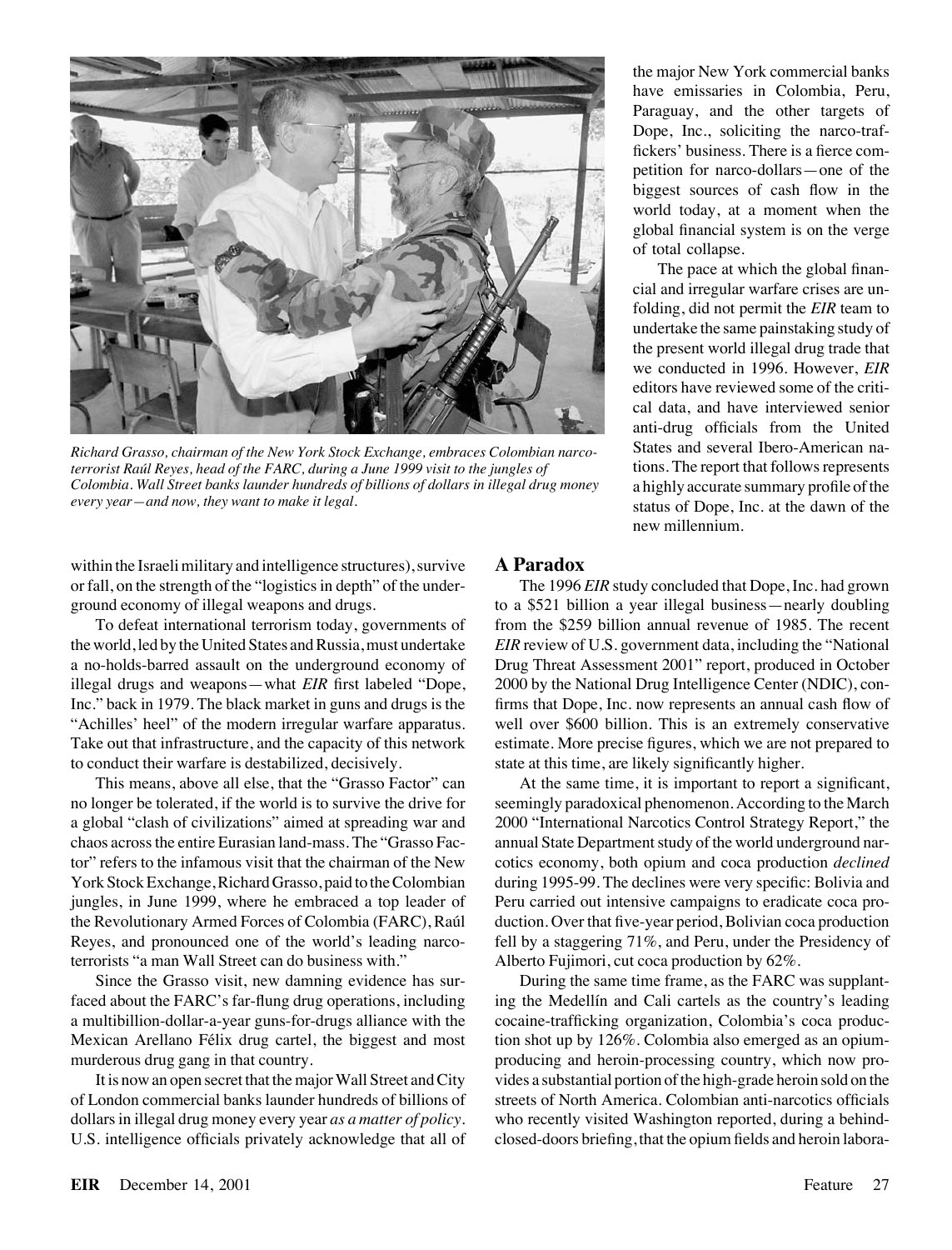Afghani and Pakistani agricultural specialists and chemists, ture—the continuing overall growth of Dope, Inc.—will leading to suspicions about a possible narco-link between the dominate and destroy. FARC and Afghani and Pakistani drug lords, who, after 1996, had worked out a drug tax-for-protection arrangement with **The Global Picture**

1999 by 34%, but at the same time, the government of My- at a slower pace, over the 1995-99 interval.*EIR*'s comparative anmar launched a successful crackdown against opium grow- review of core data—the estimated volumes of production ers, reducing output by 53%. of cocaine, heroin, marijuana, and synthetic drugs; and the

past half-decade? While overall drug production has been on among the most accurate data assembled by national law enthe rise, countries that showed a determination to crack down forcement agencies)—points to certain conclusions: on the production of cocaine and opium were not only suc- First, the dramatic increase in production and use of maricessful, but their efforts reduced global production figures for juana and ever-more-sophisticated and addictive synthetic cocaine and opium by 18% and 26%, respectively, from 1995 drugs, more than offset the decline in raw opium and coca

Inc. is "too big" to defeat. A global, concerted effort, that may Department, and by anecdotal reports, largely featured in the now be politically possible, in the wake of the Sept. 11 attacks, NDIC's "Threat Assessment 2001." In fact, even in the cases *can succeed.* The trillion-dollar question is: Will the Bush of heroin and cocaine, the NDIC study suggested that pre-Administration, the Putin government in Russia, and allied existing stockpiles of previous-year production meant that governments in Europe and other parts of the world, at long retail use in the United States continued to increase, even as last, launch the kind of coordinated effort that aims to win? new production declined, as the result of the targetted efforts

to wipe out the underground narcotics economy, as a means uing growth trends in the United States, Central Europe, Rusof defeating international terrorism. At the Sept. 28 session sia, and in many of the producer-countries that, in the past, of the Russian Security Council, Putin described the "acute" had been immune to large-scale drug abuse, because crops drug abuse crisis in Russia. "This problem is extremely acute were largely exported to the industrialized countries. today, and not only in and of itself," he told his top security Among the findings of the NDIC was that cocaine use aides. "It is directly connected with the success of the struggle continued to grow after 1997, but at a slower rate; and heroin against crime . . . and of course, it is very closely interwoven use stabilized after 1997, but after having doubled between with topic number one in the world, the struggle against terror-<br>1993 and 1997. Additionally, the spread of the "rave" culture ism. The narco-business is one of the main sources of financ- has increased adolescent abuse of "designer" drugs, including ing for terrorist groups and irregular military units." combinations of heroin and MDMA. The NDIC warned, "The

kindred phenomena. They have common roots and a similar major threat to America's youth." In addition to the widedestructive force. Terrorism, like the drug trade, has a highly spread presence of smokeable and inhalable heroin at rave ramified international network, and is transnational. . . This concerts, the report warned of a big increase in heroin, illegal business produces superprofits, and 'dirty' monies are MDMA, LSD, and boutique designer drugs on college camspent for 'dirty' purposes." puses, "in visually appealing and easy to administer forms."

forms of penetration of narcotics into illegal circulation, de- ture and distribution of methamphetamines. In 1999 alone, stroy the infrastructure of the narco-networks, and eliminate more than 7,200 clandestine methamphetamine labs were demand.... Therefore our objective is to close off all chan-<br>shut down by police in the United States alone! Canada, since nels for the proliferation of narcotics, both external and do- 1996, has emerged as a major supply point for precursor mestic. . . . An important subset of tasks has to do with elimi- chemicals, required for the manufacture of methamphetnating the financial channels for the narco-business, which amines. Overall, Canada has become a hub of drug abuse and can be done not only by a fight against criminal elements, but of illegal drug flows into the United States. This may be called also with an entire system of special measures. These include "the NAFTA effect," as the North American Free Trade combatting the legalization of criminal incomes." Agreement has opened the borders.

tories were established in Colombia, with the assistance of American cooperation is lost, then the other side of the pic-

the Taliban. The local success stories in Bolivia, Peru, and Myanmar Afghan opium production increased between 1995 and hardly offset the fact that Dope, Inc. continued to grow, albeit What is the significance of these opposing trends over the changes in retail prices and street-level purity (normally

to 1999. production over the five-year period. This is confirmed by So much for the drug legalizers' arguments that Dope, both statistical data assembled by the NDIC and the State of Bolivia, Peru, and Myanmar.

**Putin Takes A Stand** By the year 2000, the proceeds from the illegal drug trade Russian President Putin called for precisely such an effort had certainly passed \$600 billion per annum, given the contin-

He elaborated: "Terrorism and narcotics are absolutely rave culture and the criminal activity that surrounds it pose a

He concluded: "We must put an effective barrier to all The reports also noted an explosion in the illegal manufac-

If the opportunity posed by the post-Sept. 11 Russian- While methamphetamine and "club drugs" like MDMA,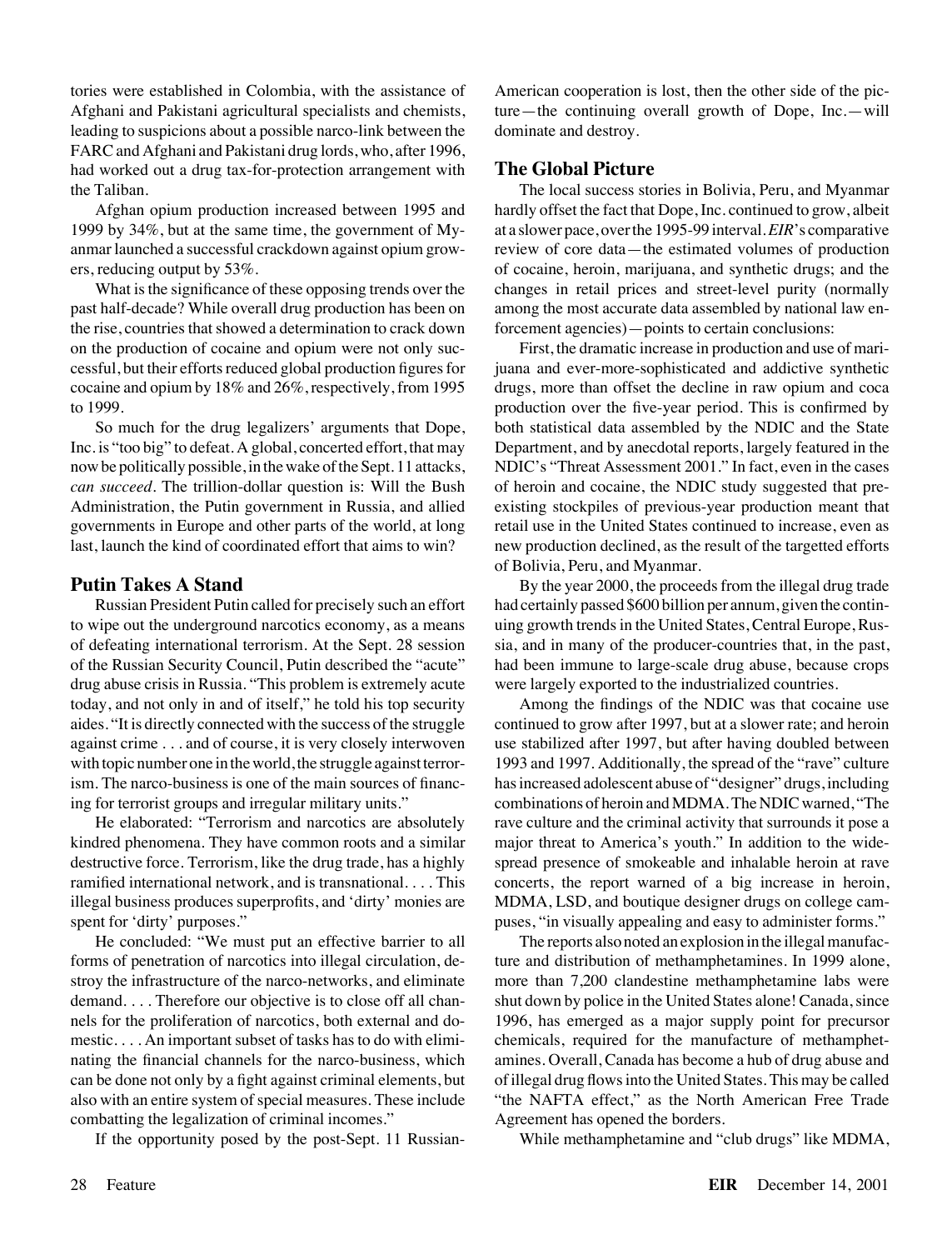### FIGURE 1 **Heroin-Trafficking Routes**



Source: NNICC; EIR.

*This map is from* EIR*'s 1996 report. Today, the world illegal drug trade is at least \$100 billion bigger than it was then—despite the fact that certain countries were successful in cracking down on drug production.*

duced in sophisticated indoor hydroponic "pot farms." Can- organizations." ada, again, has become a major production center. Indeed, while the case of the FARC in Colombia repre-

crop. case has already been cited.

surveys highlighted, was that the links between the illegal Liberation Army (KLA), with its offshoots operating inside drugs and weapons economy and terrorism have become Macedonia, has been exposed as one more narco-terrorist more and more evident. Whereas, in the past, the argument gang. One feature of the links between the KLA and the Egypwas often made, in official U.S. government publications, tian Islamic Jihad (the core component of the so-called Osama

ecstasy, and XTC were identified by the NDIC as the biggest that the narco-terror links were tenuous and opportunistic, expansion threats, marijuana abuse also continued to increase, the 2001 NDIC study stated, bluntly, that "traffickers used with new and far more potent strains of the drug being pro-<br>laundered drug proceeds to . . . fund insurgency and terrorist

There are no figures available from the U.S. government sents perhaps the most clear-cut example of the narco-terrorist on domestic marijuana production, which makes any precise phenomenon, other cases, with profound implications for estimate of worldwide crop size or cash value impossible. In Presidents Bush and Putin's "war on terrorism," can be found many U.S. states, marijuana remains the number-one cash on every continent. In South and Central Asia, the Taliban

The second issue that the recent U.S. government drug But in the heart of Europe, the ethnic Albanian Kosovo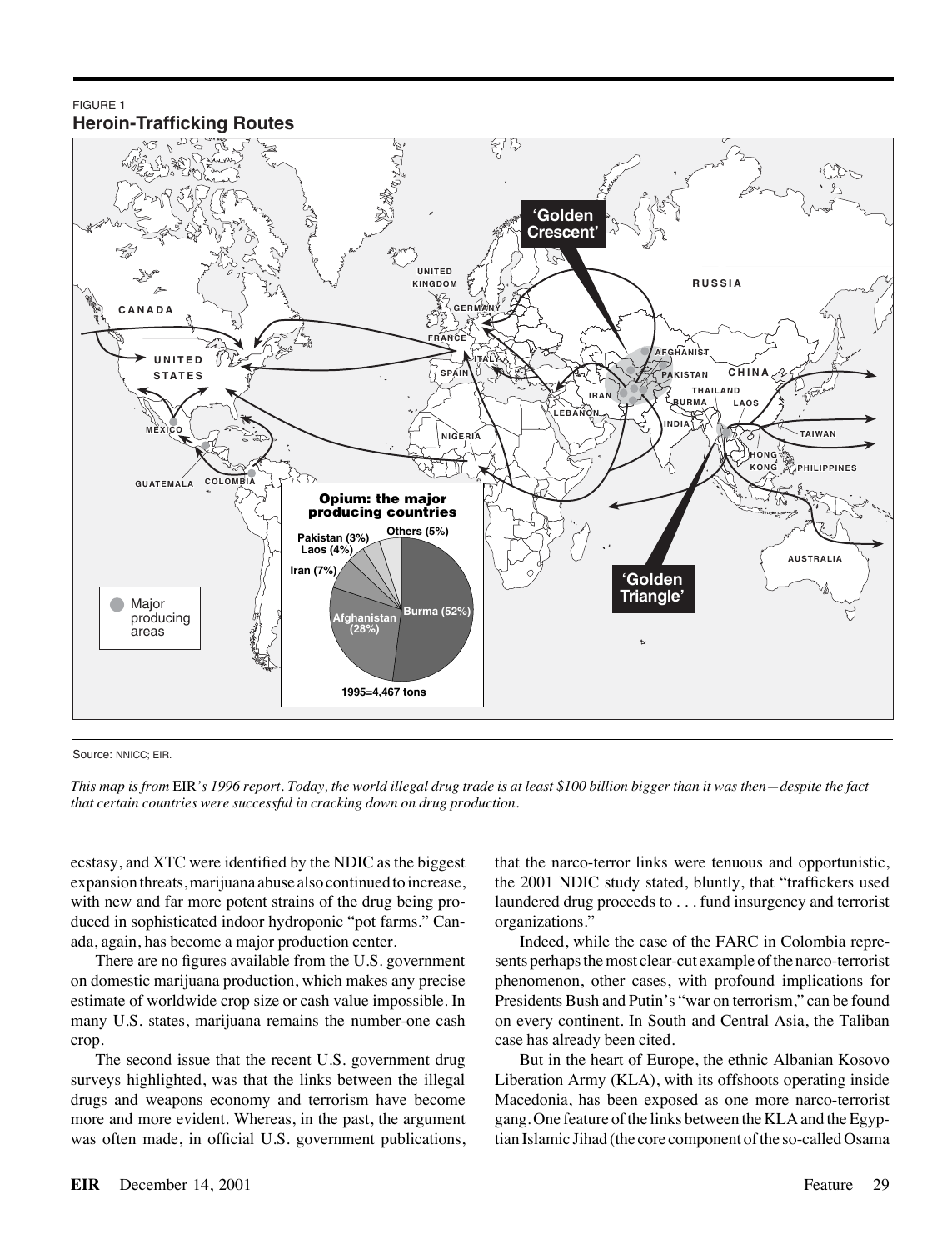bin Laden organization, al-Qaeda) is that the KLA smuggles First, the global black market has been dollarized. The report

emphasized that major money laundering can be carried out national financial transfers, and for holding underground savfar more securely and efficiently through hedge funds, whose ings. This applies to the full spectrum of illicit and underactivities are subject to virtually no government scrutiny, than ground activity, but it also has direct implications for the through the commercial banks. Corzine should know. Until proceeds of serious crimes, including drug trafficking. A forhis election to the U.S. Senate, he was chairman of the board eign currency black market exchanging local currency for of Goldman Sachs, one of the biggest Wall Street brokerage United States \$100 bills is going to be equally accommodating houses. to cigarette smugglers and tax evaders, dealers in banned

Inc. requires enormous access to the global financial system, the United States dollar, the more easily someone can bring and its access is from the top down, as evidenced by the United States currency to parallel money markets, convert it Grasso visit to the FARC jungle. A recent Senate Permanent to local currency, deposit the local currency in a financial Investigations Subcommittee study by the Democratic staff- institution and wire it anywhere else, while attracting considers, commissioned by Sen. Carl Levin (D-Mich.), revealed erably less attention than the direct deposit of the United that the private banking units of most of the major New York States currency would attract." The report added that the dolcommercial banks maintained a strict "see no evil" attitude lars also are frequently used to purchase hard commodities, toward their wealthy clientele. And the same banks engaged which are then resold, creating the impression that the narcoin the worst kinds of criminal collusion through their corres- dollars are actually the proceeds of legitimate commerce. Dolponding banking relationships with offshore British Com- larization, the report concluded, poses a grave challenge to monwealth banks and branches, that operate totally outside international law enforcement and crime control. the law. As of the writing of the UN study, \$400 billion in United

the laundering of drug money was underscored by a report of those dollars circulating outside the United States. This released by the United Nations Office for Drug Control and global circulation of U.S. currency is officially supported by Crime Prevention on May 29, 1998, titled "Financial Havens, the Federal Reserve Bank, which annually prints \$16 billion Banking Secrecy, And Money-Laundering." The authors in new currency, for shipment abroad—at a near 100% profit. were four leading experts on money laundering: Jack Blum, So long as those bills never return to the United States, they Michael Levi, R.T. Naylor, and Phil Williams. Blum is partic- constitute an interest-free loan with no terms of repayment. ularly well-known for his work as Special Counsel to the At the height of the growth of the Russian mafia during the Senate Foreign Relations Committee's Kerry Commission, Boris Yeltsin Presidency, the New York Federal Reserve which exposed the role of U.S. intelligence agencies in the Bank was shipping planeloads of \$100 bills to mafia-run Rus-1980s in a global guns-for-drugs operation, associated with sian banks on a daily basis. the Iran-Contra Affair and the Afghan mujahideen program, Second, the report highlighted the "trend towards finanand which revealed the role of the Bank of Credit and Com- cial deregulation" as a thorn in the side of efforts to stop drugmerce International (BCCI) in laundering the proceeds of money laundering. The UN team emphasized that, domesti-Golden Crescent opium and heroin trafficking to finance the cally, deregulation has created the new phenomenon of "fiwar against the Soviet Army in Afghanistan. The nancial service supermarkets," which provide their large cli-

of offshore banks, the Euro-market, hedge funds, and other commodity brokerage, insurance, and fiduciary services, commodity traders, in laundering the proceeds of the under- "along with departments skilled in creating foreign shell corground economy of drugs and weapons, facilitating tax eva- porations and offshore trusts." The report highlighted the tresion, and other criminal activity. The study also endorsed the mendous growth of "private banking," once the exclusive financial estimates, published two years earlier by *EIR,* to a domain of a handful of Geneva banks that catered to very great extent. The UN report estimated that, in 1997, the pro- wealthy clients. Today, every major commercial bank in the ceeds from illegal drug sales were more than \$400 billion, industrialized sector competes for this high-profit business, and the total revenues of the criminal underground were above and all standards of due diligence have been abandoned. \$1 trillion. The case of Citibank and its role in laundering drug money

vast expansion of drug-money laundering in recent years. Carlos Salinas de Gortari, is but the most notorious of the

Afghan heroin and hashish into Russia and Western and Cen- noted: "Although most illegal transactions at the retail level tral Europe. are conducted in the currency of the country where they occur, around the world there has been a steadily growing appetite **Money Laundering: Follow The Hedge Funds** for United States high-denomination bank notes as a vehicle Newly elected U.S. Sen. Joe Corzine (D-N.J.) has recently for conducting covert wholesale transactions, for hiding inter-With combined cash flows surpassing \$1 trillion, Dope, wildlife, or traffickers in heroin. The more popular the use of

The pivotal role of international financial institutions in States currency notes were in circulation, with \$300 billion

That 1998 United Nations report shed light on the role ents with a full range of financial services, including banking,

The report identified four factors, as contributing to the for Rau<sup>l</sup> Salinas, the brother of former Mexican President